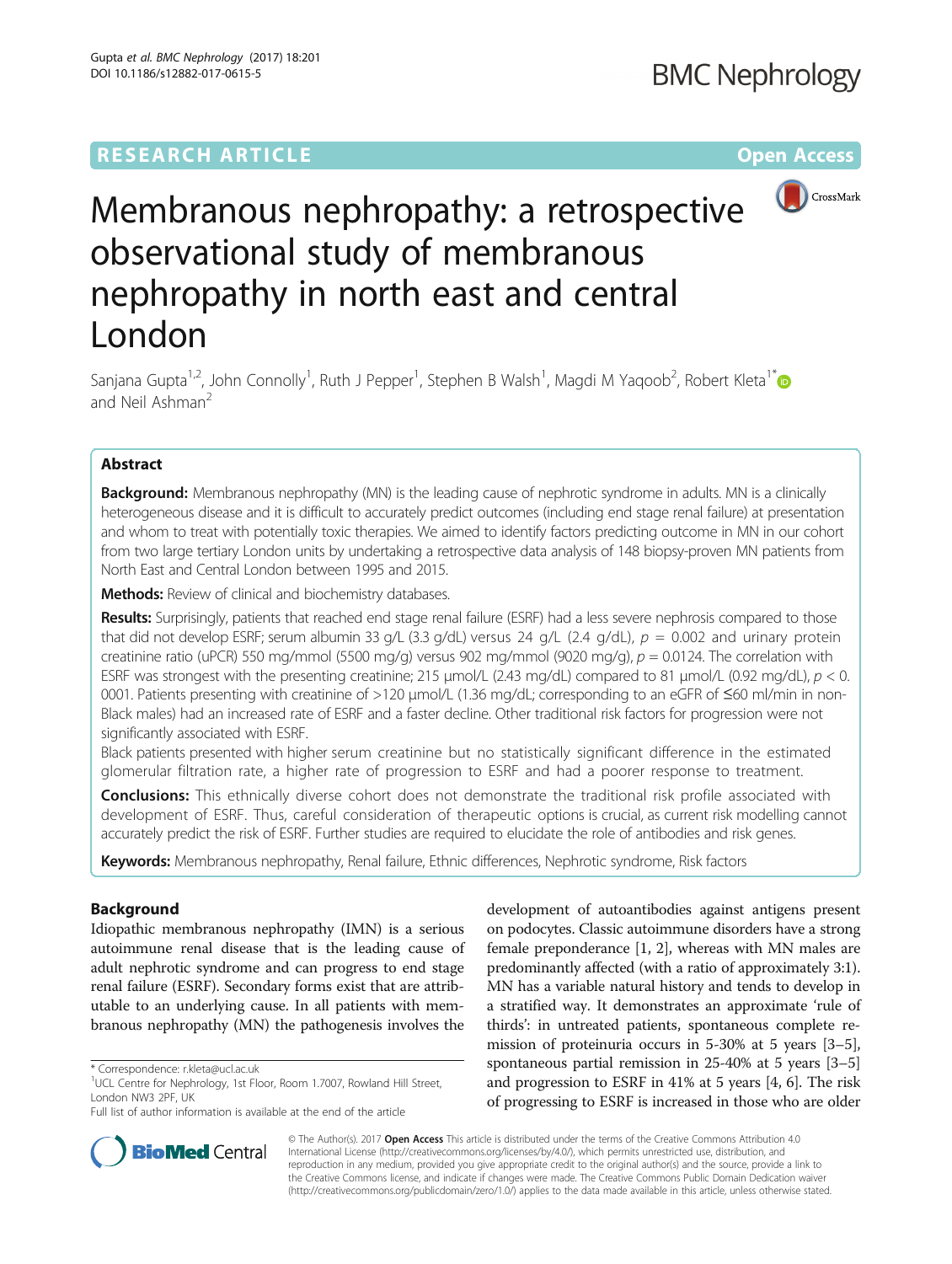at presentation, have nephrotic range proteinuria and/or decreased glomerular filtration rate (GFR) at presentation; interestingly it is also increased in males [\[3, 7, 8\]](#page-5-0). Asian patients appear to have a better prognosis than non-Asians [[7\]](#page-5-0).

Immunomodulatory treatment for MN includes cyclophosphamide (CYC), chlorambucil, calcineurin inhibitors (CNI) - such as cyclosporine A and tacrolimus, rituximab, anti-proliferative agents (AP) - such as mycophenolate mofetil and azathioprine - and corticosteroids. These all predispose to opportunistic infections. Alkylating agents, the gold standard treatment recommended by KDIGO [[9\]](#page-5-0), increase cancer risk threefold [\[10\]](#page-5-0). To lessen exposure to these therapeutic toxins, there has been much interest in predicting MN patients at risk of progression to ESRF. The predictive accuracy of heavy proteinuria is only 30–50%, and risk modeling with multiple clinical variables (still based on data from 1997) yields a disappointing 80% accuracy rate [[11\]](#page-5-0).

Published studies describe ethnically homogenous patient cohorts [\[4](#page-5-0), [12, 13\]](#page-5-0) and therefore we were interested to see if there were differences at diagnosis, treatment or response rate within two tertiary renal London units that cover an extensive and ethnically diverse area of North East and Central London. This retrospective study was undertaken to ascertain if there are differences in our patient population, treatment strategies and remission rates compared to those previously reported.

#### Methods

#### Patient selection

Our study was performed across two tertiary London Renal Units – The Royal Free Hospital and the Royal London Hospital. We identified adult patients with membranous nephropathy (MN) by searching the clinical renal databases at both centres. We excluded patients that did not have MN. Two hundred forty patients were identified with biopsy proven MN. A further 92 patients were excluded from analysis as there was no serial data available for the 2 year period after the diagnosis of MN was made. The remaining 148 patients were included in the study. Of these 148, 121 had IMN, 4 de novo MN in renal transplants and 23 secondary MN. The patients with secondary MN had a range of causes: 14 systemic lupus erythematosus, 1 scleroderma, 6 hepatitides, 1 malignancy and 1 tuberculosis. The study was retrospective so did not need ethical approval as per NHS Health Research Authority regulation.

#### Data collection

Data were collected using the renal databases in addition to local clinical pathology databases. The date of the biopsy was considered to be month  $0 -$  (date of diagnosis) and subsequent data collection based thereafter on this

date. Serial data was collected at diagnosis, 1, 2, 3, 6, 12, 18 and 24 months. At each time point serum creatinine, albumin, urine protein creatinine ratio, haemoglobin, immunoglobulins and bicarbonate were recorded. Additionally, the use of renin angiotensin system blocker (RASB) or immunosuppression was recorded at each month. Rates of complications, co-morbidities as well as demographic data such as gender, age and ethnicity was collected. Remission status was calculated based on the standard criteria for complete and partial remission [\[13\]](#page-5-0).

#### Analysis of results

A retrospective analysis was then performed and data analysed using Graphpad Prism 6 (Graphpad software, USA). For parametric data, t-tests were used to compare two data sets, and Mann-Whitney tests for non-parametric data. Contingency tables were analysed with Chi square tests and more than three data sets were compared with ANOVA analysis. Prism 6 was used to formulate the graphs.

#### Results

#### Baseline characteristics

A total of 148 patients were included in this retrospective study. The baseline characteristics of the study population are described in Table 1.

#### Differences at diagnosis

In our study population there were significant differences between characteristics at diagnosis in those that reached

| Table 1 Table demonstrating baseline characteristics of all     |
|-----------------------------------------------------------------|
| patients. Values are given either as median with interguartile  |
| range (IQR) or mean with standard deviation (SD) or percentages |

| Number of cases                                                                                      | 148                                     |
|------------------------------------------------------------------------------------------------------|-----------------------------------------|
| Gender Ratio (Male: Female) n                                                                        | 90:58                                   |
| Median Age                                                                                           | 58 (47-71)                              |
| Ethnicity (Asian: Black: White: Unknown) %                                                           | 31:24:36:9                              |
| Median Diagnosis Serum creatinine µmol/L (IQR)<br>(mg/dL)                                            | 92 (68–183)<br>$(1.04, 0.77 - 2.07)$    |
| Median Diagnosis Serum albumin g/L (IQR)<br>(q/dL)                                                   | $25(20-31)$<br>$(2.5, 2-3.1)$           |
| Median Diagnosis urine protein creatinine ratio<br>mg/mmol (IQR) (mg/g)                              | 776 (432 - 1172)<br>(7760, 4320-11,720) |
| Median Diagnosis cholesterol mmol/L (IQR)<br>(mq/dL)                                                 | 7.5 (5.75 - 9.25)<br>$(290, 222 - 357)$ |
| Median Diagnosis bicarbonate mmol/L (IQR)                                                            | $25(23-28)$                             |
| Mean Diagnosis haemoglobin g/L (SD)                                                                  | 124.8 (21.68)                           |
| Co-morbidities: Hypertension / Diabetes /<br>Recurrent UTIs / Malignancy / Mental health<br>issues n | 38/24/4/1/2                             |
| Complications: thrombotic event / treatment<br>related side effect %                                 | 13/5                                    |
| Renin angiotensin system blockade medication<br>use %                                                | 84                                      |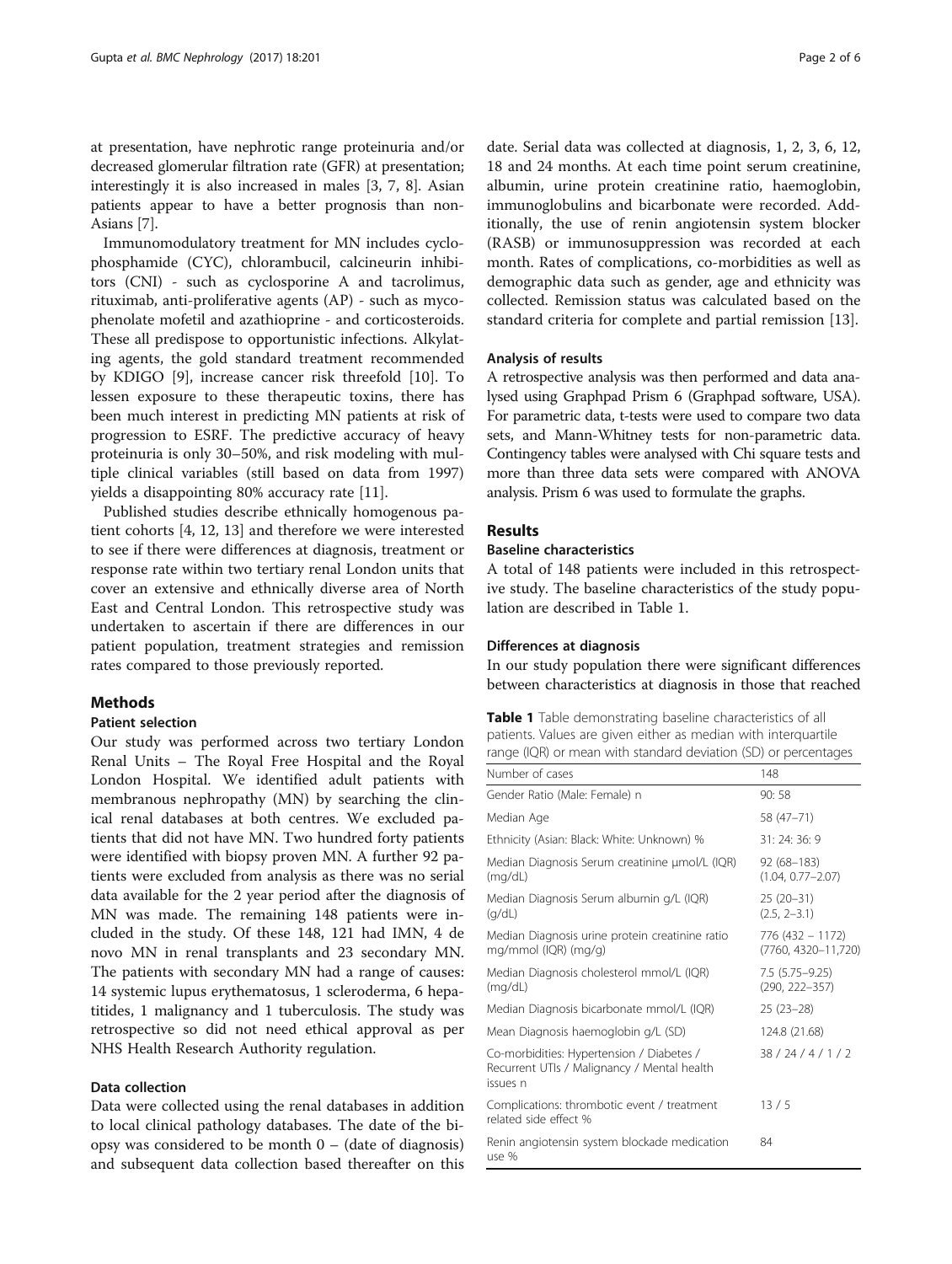ESRF and those that did not. The serum creatinine was significantly higher in those reaching ESRF, 215 μmol/L (124–360) (2.43 mg/dL, 1.4–4) compared to those that did not reach ESRF, 81 μmol/L (64–120) (0.92 mg/dL, 0.72–1.36),  $p < 0.0001$ ; Fig. 1. At each time point reviewed, the difference in the serum creatinine remained statistically significant (month 1, 2, 3, 6, 12, 18 and 24); all  $p$ values <0.0001. Serum bicarbonate was lower compared to non-ESRF patients; 21.8 mmol/L ± 0.78 versus 26.0 mmol/L  $\pm$  0.45 in non-ESRF patients,  $p < 0.0001$ . Finally, haemoglobin was also lower in those that reached ESRF; 111.5  $g/L \pm 2.5$  compared to 127.7  $g/L \pm 2.3$ ,  $p = 0.0001$ .

Patients reaching ESRF had less severe nephrotic syndrome at presentation with a higher serum albumin; median 33 g/L (27–39) (3.3 g/dL) compared to non-ESRF patients; 24 g/L (19–30) (2.4 g/dL),  $p = 0.0002$  (Fig. 2). The uPCR was also lower in ESRF patients; 550 mg/ mmol (213–985) (5500 mg/g, 2130–9850) compared to 902 mg/mmol (532–1314) (9020 mg/g, 5320–13,140),  $p = 0.0124$ . The serum cholesterol was lower in patients with ESRF and less severe nephrotic syndrome; 5.7 mmol/L (4.4–7.9) (220 mg/dL, 170–305) compared to non-ESRF patients 7.9 mmol/L (6–9.8) (305 mg/dL, 232–378),  $p = 0.008$ .

There was no significant difference in gender distribution between the ESRF and non-ESRF groups, the proportion of men reaching ESRF was 27% compared to 22% women, in contrast to 73% of men being non-ESRF and 78% women,  $p = 0.56$ . There was also no difference in the mean age at presentation  $(58 \pm 1.7)$ in the non-ESRF group compared to the ESRF group  $59 \pm 2.4$ ,  $p = 0.67$ ).

Multivariate analysis with a 2-way ANOVA and Bonferroni correction demonstrated that only two significant variables were associated with developing ESRF; the diagnosis serum creatinine and uPCR. Serum creatinine was higher in those reaching ESRF with lower uPCR, pvalues 0.0134 and <0.0001 respectively.





at the time of diagnosis  $\Omega$ **Non-ESRF Diagnosis ESRF** diagnosis Fig. 2 Difference between serum albumin at presentation between patients reaching ESRF and non-ESRF

#### Progression of biochemical parameters

 $(J\cup)$ 

10

**Serum Albumin** 

Detailed biochemistry was analysed for the 2 years following biopsy diagnosis in all patients. Over this period there was no significant change in the serum creatinine in the non-ESRF patients. There was also no change in the serum bicarbonate or haemoglobin. There was a significant reduction in the cholesterol over the follow up period with treatment; 7.8 mmol/L (301 mg/dL) at admission compared to 4.8 mmol/L (185 mg/dL) at 2 years,  $p < 0.0001$ . The albumin significantly incremented up to 41 g/L (4.1 g/dL) compared to 24 g/L (2.4 g/dL) at diagnosis,  $p < 0.0001$ . This mirrored a reduction in uPCR; 903 mg/mmol (9030 mg/g) at diagnosis compared to 119 mg/mmol (1190 mg/g),  $p < 0.0001$ .

Our patient cohort has a median follow up of 84 months, (longest 211 months / 17.5 years). We therefore examined long-term data on those reaching ESRF. A serum cut off of <120 μmol/L (1.36 mg/dL) was used as this represents an estimated GFR (eGFR) of 60 ml/min/1.73 $m<sup>2</sup>$  (using the abbreviated MDRD formula) in a 50 year old non-Black male. Of patients presenting with a creatinine of <120 μmol/L (1.36 mg/dL) only 10% (9 of 89) reached ESRF within a median time to ESRF of 178 months (under 15 years). Patients with a creatinine >120 μmol/L (1.36 mg/dL) however had an increased rate of developing ESRF; 29 out of 54 (54%) and at a quicker rate with a median time period of 117 months (under 10 years), this difference is statistically significant,  $p < 0.0001$ , Fig. [3](#page-3-0).

#### Ethnicity differences

Our study population are ethnically diverse, enabling direct comparisons between different ethnic groups. There is an approximate equal spread over the different ethnic groups; Table [2.](#page-3-0) There was no significant difference in the age at diagnosis for these different groups (mean age – Asian 57, Black 57, White 60). Median creatinine was significantly higher in Black patients (103 μmol/L / 1.17 mg/dL) compared to Asian (69.5  $\mu$ mol/L / 0.79 mg/dL) and White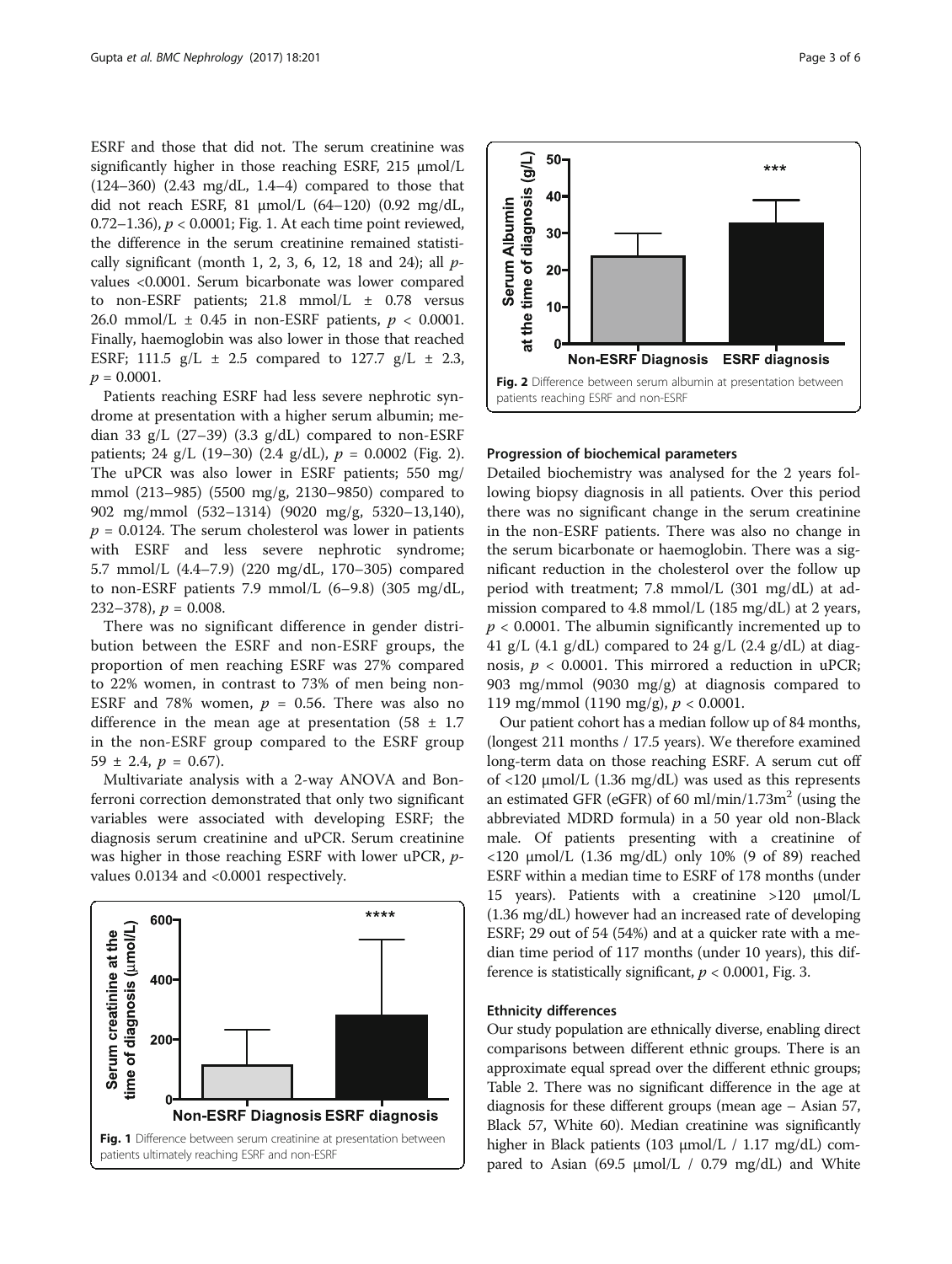<span id="page-3-0"></span>

(87.5 μmol/L / 0.99 mg/dL), ANOVA  $p = 0.0443$ . However, there was no statistically significant difference between MDRD eGFR though there was a trend to lower eGFR in Black patients. Black patients eGFR was 67 ml/min/  $1.73m^2$ , White patients 71 ml/min/ $1.73m^2$  and Asian patients the highest at 86 ml/min/1.73m<sup>2</sup>. Despite this, Black patients were more likely to reach ESRF (43%) compared to Asian (20%) and White (19%) patients, Chi-square  $p < 0.0001$ , see Fig. 4. White patients have higher complete remission rates at 1 year (19%) compared to Asian patients (6.6%)  $p = 0.029$ , and Black patients (11%)  $p = 0.059$ .

#### Immunosuppression & Remission Status

One hundred patients were treated with immunosuppression and 48 were treated conservatively. The different therapeutic options and usage rates are summarised in Table 3. All treatments were accompanied by steroids in the form of either oral prednisolone or intravenous methylprednisolone. Those receiving immunosuppression were younger, compared to those treated conservatively (median age of 55 vs. 66 yrs. old,  $p = 0.0016$ ). There was no difference in the creatinine, albumin or

Table 2 Ethnic diversity, number of patients and percentages of different ethnicities within our cohort

| Ethnic group   | N (%)   |
|----------------|---------|
| Asian          | 45 (31) |
| <b>Black</b>   | 35 (24) |
| White          | 54 (36) |
| Subgroups      |         |
| African        | 14      |
| Caribbean      | 21      |
| Bangladeshi    | 9       |
| Chinese        | 5       |
| Indian         | 17      |
| Pakistani      | 9       |
| Middle Eastern | 5       |





Percentage %

uPCR at diagnosis between those that were treated either conservatively or immunosuppressed. Additionally, there was no difference in these three parameters at 1 year between these two groups.

Rates of complete remission were highest with CYC at 25%, the least effective immunosuppressants to achieve complete remission were CNIs at 16%. This contrasts to no immunosuppression with a complete remission rate of 6% and AP agents at 24%. The partial remission rate was better with immunosuppression rather than conservative treatment 29% (CYC 38%, CNI 37%, AP 33%). The lowest rate of no remission was in the CYC group at 36% compared to CNI 47%, AP 43% and conservative management 54%. This suggests superiority of cyclophosphamide in our patient cohort, however the results did not reach statistical significance. Black patients were less likely to be treated with CNI (18%) and more likely to be treated with CYC (31%).

Patients undergoing complete remission were younger (mean age 55) compared to both partial and nonresponders (61 and 59 respectively). Responders to treatment, irrespective of treatment strategy, had a lower creatinine at presentation; median 87 μmol/L (0.98 mg/dL) compared to 120  $\mu$ mol/L (1.36 mg/dL) in the non-responders,  $p = 0.0116$ . Additionally, responders had lower serum albumin at diagnosis compared to the non-responders (albumin 25.5  $\pm$  0.9 gl/L (2.6 g/dL) compared to  $28.5 \pm 1.2$  g/L (2.9 g/dL),  $p = 0.0476$ , but there was no statistically significant difference in the uPCR.

Table 3 Different therapeutic options used in our cohort

| Treatment                                   | N(96)            |
|---------------------------------------------|------------------|
| Conservative                                | 48 (32)          |
| Cyclophosphamide                            | 36(24)           |
| Calcineurin inhibitors                      | 38 (26)          |
| Antiproliferative agents (MMF/azathioprine) | 21(14)           |
| Rituximab/steroid monotherapy/other         | 1/3/1 (Total 3%) |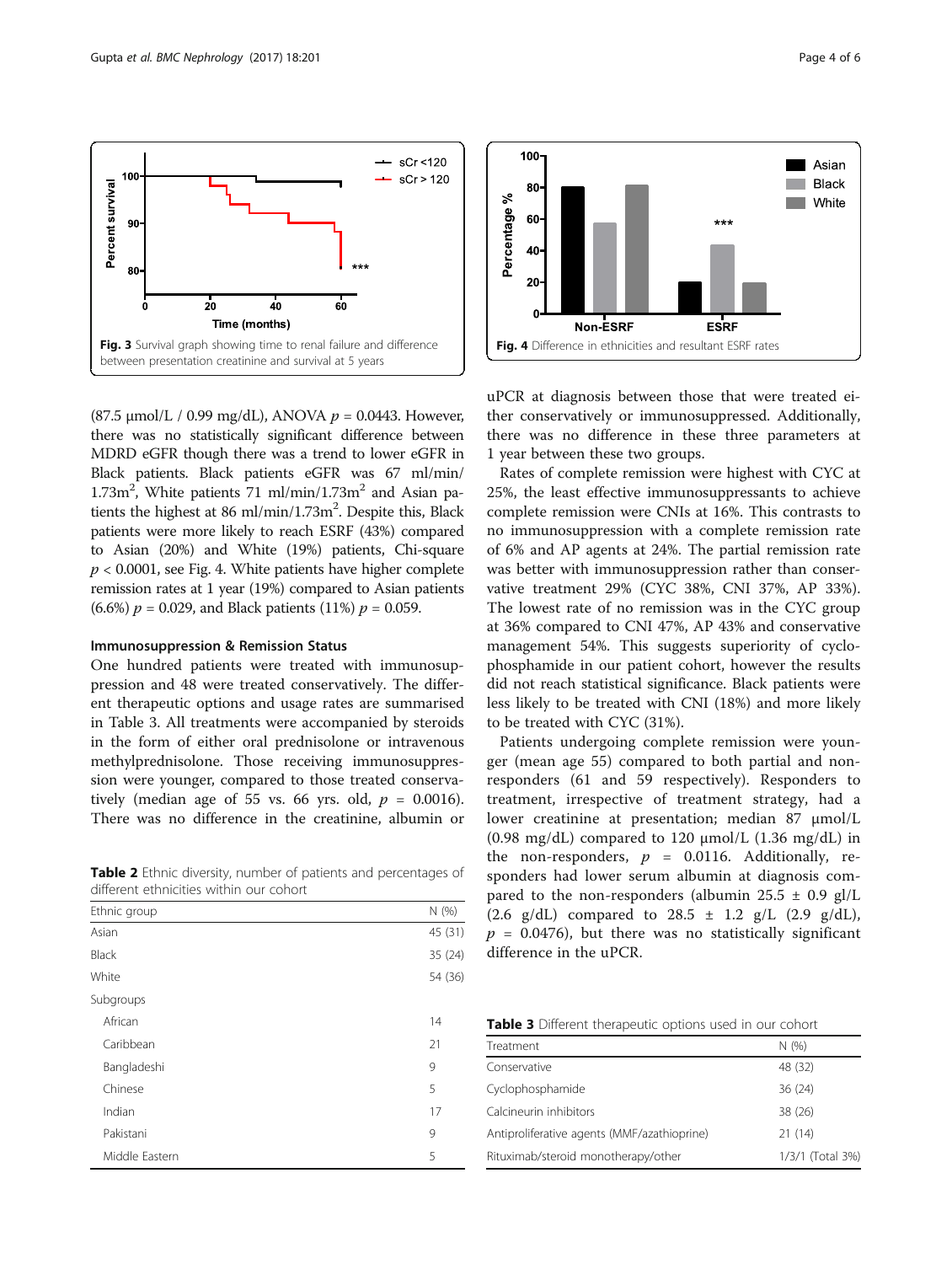#### **Discussion**

This study corroborates findings from previous studies that conclude patients presenting with impaired renal function are more likely to reach ESRF in MN. [\[14](#page-5-0)]. However, at odds with these studies, we have shown that our ESRF patients actually present less nephrotic than the non-ESRF patients. The traditional paradigm is that the worse the proteinuria, the worse the risk of ESRF; patients are even risk stratified for treatment based on the degree of proteinuria in MN [[7, 12, 15\]](#page-5-0). In our cohort, patients who were less nephrotic but with worse renal function progressed to ESRF. This may reflect the reduced glomerular filtration rate attenuating proteinuria, resulting in less severe nephrosis [\[16](#page-5-0)].

The other known risk factors for ESRF in MN are gender and age [\[14\]](#page-5-0); neither were statistically significant in our group. Further, high lipid levels have been found to contribute to glomerulosclerosis and therefore ESRF independent to the severity of nephrosis [[17\]](#page-5-0); however, we found that patients progressing to ESRF had lower serum cholesterol concentrations, emphasising the attenuated nephrosis in the progression group.

Our data supports the main predictor for progression to ESRF in MN being the serum creatinine at diagnosis. In our cohort, at least, it appears that some of the traditional known risk factors for the development of ESRF with MN are less reliable than previously reported. This is not a trivial matter, as strategies to give toxic treatments for MN are currently based on these risk factors.

A significant limitation to our study is the lack of antiphospholipase A2 receptor antibody status. This was due to the retrospective nature of the study and the lack of historical serum samples, we are now in a process of collecting anti-PLA2R antibody status of all patients in our tertiary MN clinics. Antibody positivity and titre are important as these are associated with severity and outcome of disease [\[18](#page-5-0), [19](#page-5-0)].

#### Ethnic differences

This ethnically diverse group of patients revealed some interesting data. Where details of ethnicity were made available, MN has been reported in homogenous ethnic groups [[4, 12](#page-5-0), [13\]](#page-5-0). We found Black patients had worse serum creatinine and lower eGFR (though the eGFR difference was not statistically significant), were more likely to progress to ESRF and were treated more often with cyclophosphamide. There are no comparable studies or reports in Black patients with MN, however, these findings are similar to studies in other renal diseases. It is known that age, sex, race and body weight affect serum creatinine concentration, some of this difference may be due to higher baseline serum creatinine levels found in Black patients and this explains why eGFR differences were not statistically significant [[20](#page-5-0)]. Black patients with lupus nephritis have deteriorating renal function and reduced survival compared to other ethnic groups [\[21\]](#page-5-0). Black patients with an eGFR >60 ml/min have a faster rate of decline in renal function irrespective of their albuminuria compared with White patients [[22](#page-5-0)]. The rate of decline persists despite correction of traditional risk factors such as albuminuria, diabetes and hypertension, which suggests an underlying genetic mechanism [\[22, 23\]](#page-5-0). There are no studies of MN outcomes in different ethnic groups, however a recent study reviewed the distribution of glomerulopathies in a Southern Californian population. Overall they had lower rates of Black (18.6%) and Asian (8.8%) patients and a larger proportion of Hispanic patients compared to our cohort [[24](#page-5-0)]. There are some reports that Black patients do not respond to CYC as well as other AP agents [\[21\]](#page-5-0).

There are differences in socioeconomic and biological factors that may explain the faster rate of decline to ESRF in Black patients. Important proposed mechanisms are an interaction of sociodemographic factors with genetic factors such as lower socioeconomic status, chronic stress, psychosocial factors, environmental pollution and differences in access to health care [\[22\]](#page-5-0). It should be noted that, like many other studies, we grouped ethnically discrete groups of patients together. For instance, the Asian group included both Indo-Asian and East-Asian patients and the Black group included African and Caribbean patients; these populations are, of course, genetically diverse.

Knowledge about MN has changed significantly as have treatment strategies [\[4](#page-5-0), [12](#page-5-0), [13](#page-5-0)] since the start of the study period. For future studies of MN patients, antibody status and tissue immunohistochemistry of immune deposits and markers of chronic damage correlates are warranted. Furthermore, genomic data would offer insights into the links between ethnicity, gender and outcomes.

#### Conclusions

This ethnically diverse cohort does not demonstrate the traditional risk profile associated with development of ESRF. Those responding to treatment have more severe nephrotic syndrome, whereas those reaching ESRF have the worst renal function and lowest proteinuria at diagnosis. There are ethnic differences with Black patients presenting with a trend to lower eGFR and having an increased risk of ESRF. This study highlights the importance of careful consideration of therapeutic options, as current risk modelling cannot accurately predict the risk of ESRF. Further studies are required to elucidate the role of antibodies and risk genes.

#### Abbreviations

ANOVA: Analysis of variance; AP: Anti-proliferative agents; CNI: Calcineurin inhibitors; CYC: Cyclophosphamide; ESRF: End stage renal failure; GFR: Glomerular filtration rate; IQR: Interquartile range; KDIGO: Kidney disease improving global